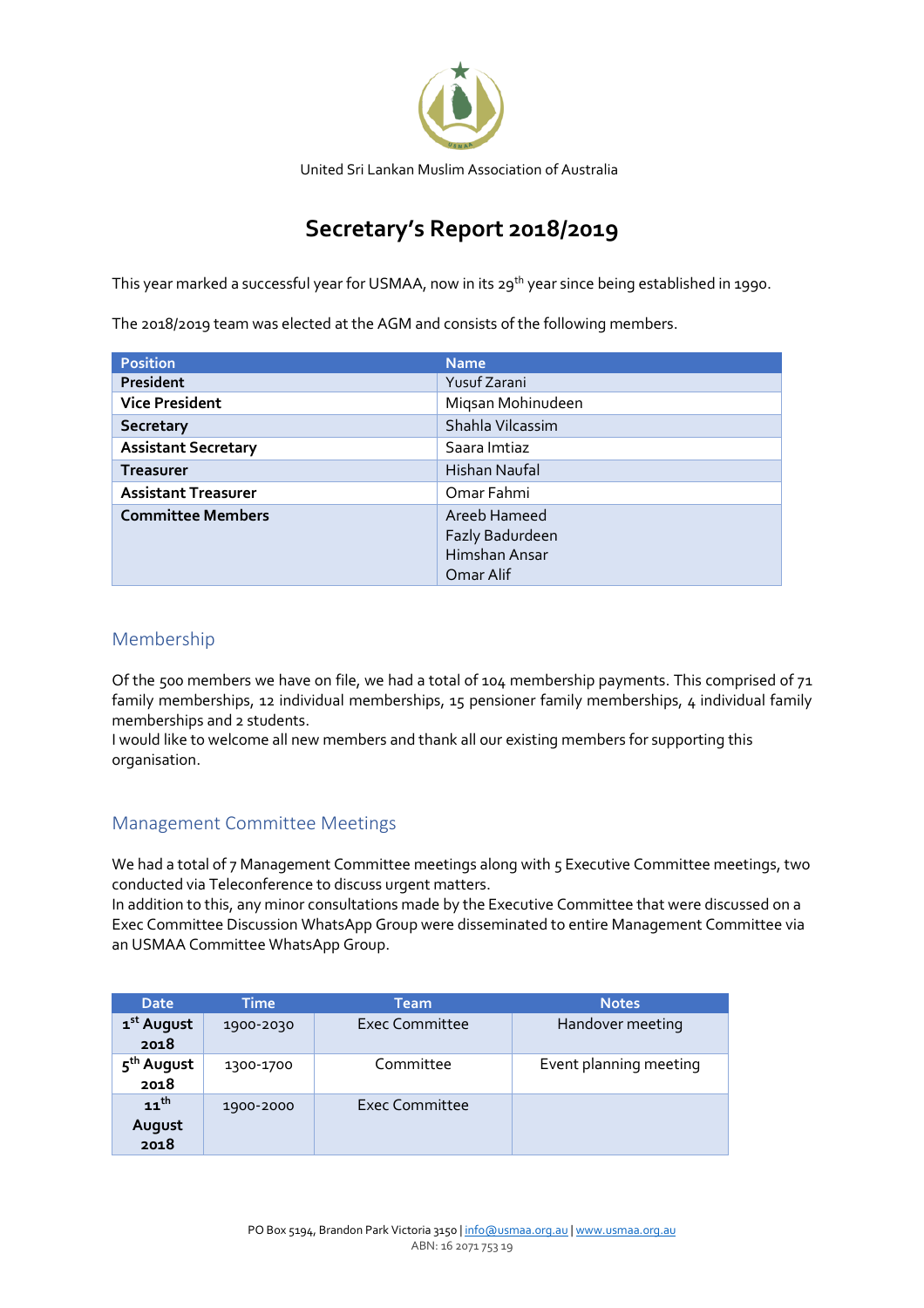

#### United Sri Lankan Muslim Association of Australia

| $21$ <sup>st</sup><br>August<br>2018        | 1200-1300 | Committee             | Post Eid Breakfast review |
|---------------------------------------------|-----------|-----------------------|---------------------------|
| 27 <sup>th</sup><br>August<br>2018          | 1900-2100 | Committee             | Pre Eid-Dinner meeting    |
| 7 <sup>th</sup><br>October<br>2018          | 1030-1430 | Committee             |                           |
| 17 <sup>th</sup><br><b>November</b><br>2018 | 1400-1600 | Exec Committee        | <b>SGM Preparation</b>    |
| 9th<br><b>December</b><br>2018              | 1400-1700 | Committee             |                           |
| 10 <sup>th</sup><br>February<br>2019        | 1400-1700 | Committee             |                           |
| 30 <sup>th</sup> April<br>2019              | 1930-2100 | Committee             | Ramadan planning meeting  |
| 7 <sup>th</sup> June<br>2019                | 2000-2100 | <b>Exec Committee</b> | Teleconference            |
| 11 <sup>th</sup> June<br>2019               | 2000-2100 | Exec Committee        | Teleconference            |

#### Subcommittees

Janaza Subcommittee and Positive Ageing Subcommittee organised the Annual Janaza Fund Raising Dinner and two Seniors Night events respectively. Youth Subcommittee organised a Trivia Night to raise funds for a very worthy cause.

#### Events

USMAA Management Committee organised a series of events for this year.

The year commenced with the celebration of Eid-Ul- Hajj with a breakfast event after morning prayers held at the Southern Community Centre on the 11<sup>th</sup> August.

This event was followed by the Eid-Ul-Adha Dinner on the 8<sup>th</sup> September held at Mulgrave Community Centre with an excellent turnout of 260 guests including invitees from Islamic Council Victoria, Victorian Greens Party, Labour Party and Liberal Party.

Positive Ageing Subcommittee organised two Seniors Night through the year, one in August 2018 at the Mulgrave Community Centre and the second in January 2019 held at the Brandon Park Community Centre. A representative from 9D Homecare, a registered NDIS service provider gave a short presentation on their services provided.

Management Committee called for an SGM on 24<sup>th</sup> November to appoint an Auditor for the year 2018/19 and to make amendments to the USMAA constitution to bring it in line with changes to the Australian Law.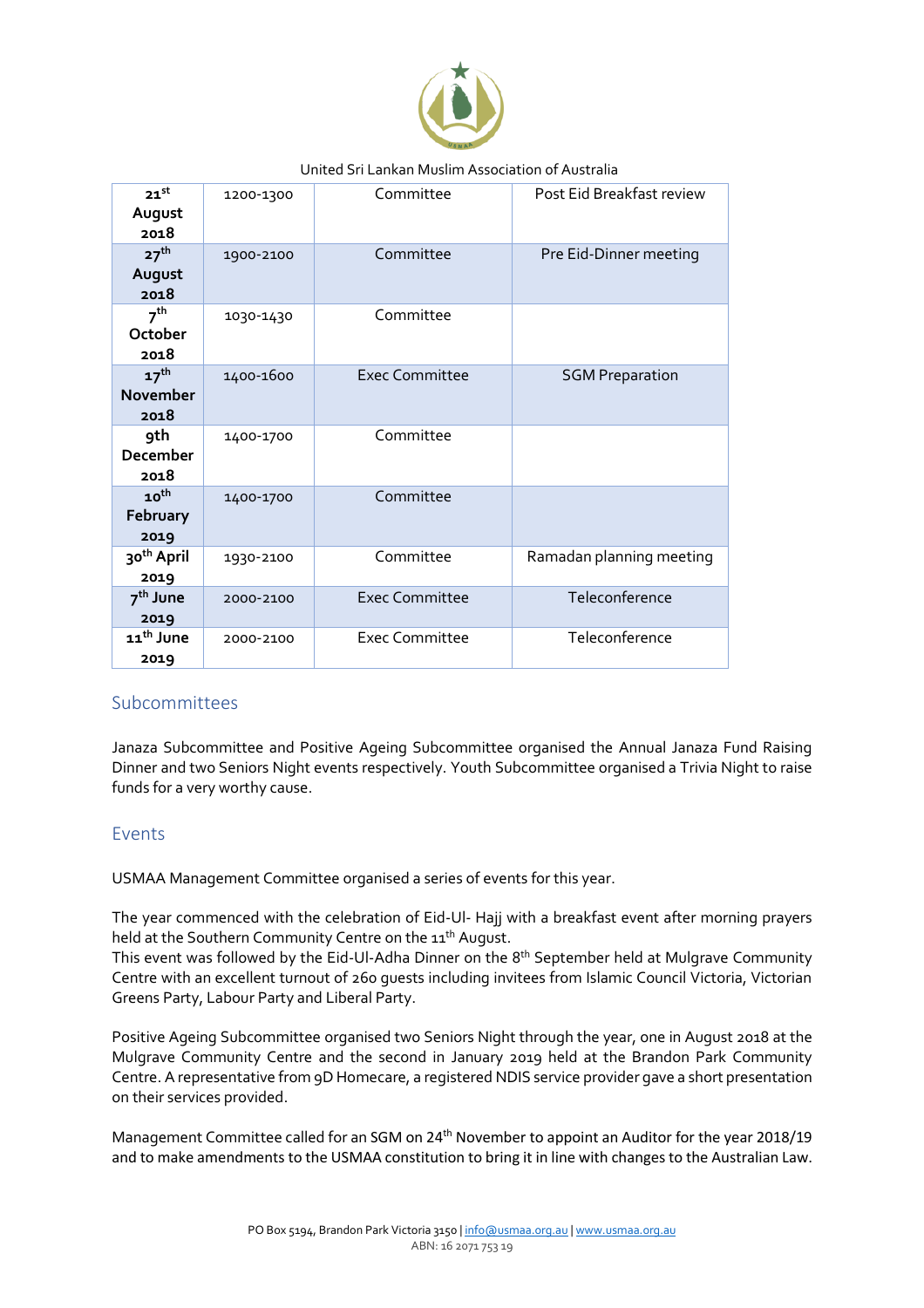

#### United Sri Lankan Muslim Association of Australia

This was followed by a Members Night which started with an information session given by members of the Janaza Subcommittee.

A Trivia Night was organised by the Youth Subcommittee on the 23rd February to raise funds for Headspace, the National Youth Mental Health Foundation. Youth mental wellbeing is an important aspect to maintaining good overall health as well as social development and is unfortunately under resourced. Representatives from this Foundation were present to discuss with the audience the importance of this organisation and their services to the community.

The Janaza Subcommittee organised their annual fund-raising dinner on the 30<sup>th</sup> March which was well received.

On the 30th of April, we organised a Memorial for the victims of the horrific terrorist attack that took place in Sri Lankan on the 21<sup>st</sup> April. This event "Prayers for Victims, Peace and Unity in Sri Lanka" was held at the Islamic Council of Victoria in West Melbourne. We had excellent representation by all religious faiths. There were beautiful messages of peace and unity and guests had an opportunity to share their grief.

In the month of Ramadan, we hosted two Ifthar events for the community at Mulgrave Community Centre. This was followed by 27th Night (Night of Power) prayers held at the Doncaster Centre. Eid Breakfast was held at the Springers Leisure Centre on 5th June. We invited members of Victoria Police to celebrate this joyous occasion with us to thank them for their dedication and service to the community. Eid Ul Fitr Dinner was held on 15<sup>th</sup> June at Mulgrave Community Centre hosting 200 quests.

We ended the year with a free event, a Community Safety Awareness Day which was open to all members of the public and held at the Glen Waverly Community Centre. There were two very informative sessions given by MFB and Victoria Police with excellent take home messages regarding personal safety and safety at home.

#### **Grants**

This year we received a total of \$8000 under the Monash Councils Community Strengthening Program and a further \$11,973.04 in an in-kind grant for the use of the Hall. Further to this, the Positive Ageing Subcommittee received a grant of \$600 for the 2018/2019 financial year.

USMAA was successful in attaining an in-kind grant for Monash Hall Hire totalling \$14,051.09 and a total of \$666.40 for the Positive Ageing committee for the year 2019/2020.

However, we were deemed ineligible for further funding under the Community Strengthening Program due to lack of events involving the greater Melbourne community.

Further to this the Victorian Multicultural Commission has pre-approved USMAA an amount of \$20,000 to be used for initiatives that strengthen participation, inclusion, or family violence services offered by multicultural and multi-faith organisations.